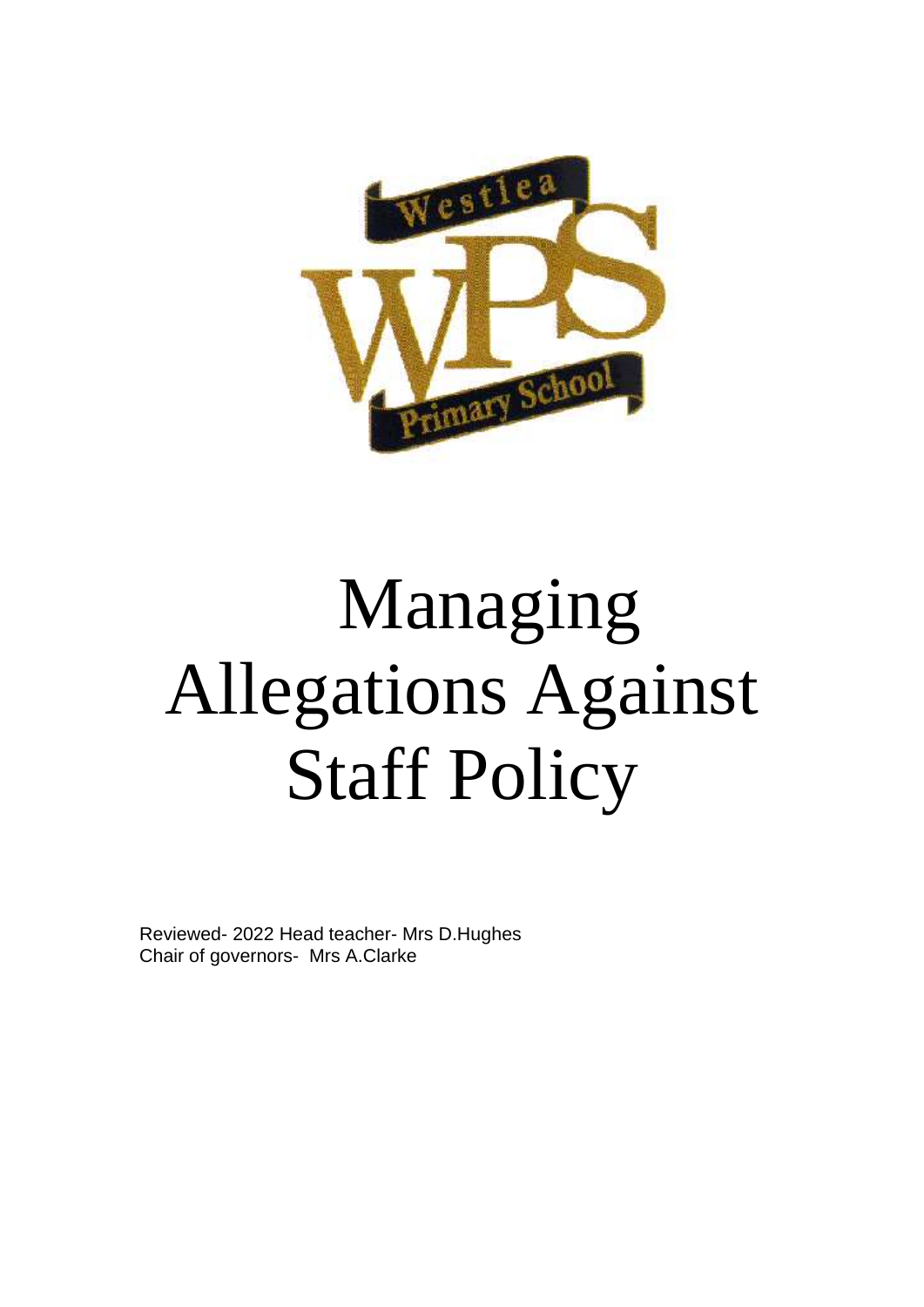At Westlea Primary school, we recognise that any possibility that a member of staff may have hurt a student must be investigated thoroughly, but in a way, that does not prejudice either the student or the member of staff. Any investigation of an allegation of abuse against a member of staff must follow the objective, professional standards and routines described here. Allegations of abuse against staff should not be dealt with under the school's general complaints procedure.

The allegations of abuse by staff procedures are based on the following:

• Safeguarding Children and Safer Recruitment in Education (Statutory Guidance from 1.1.07), Chapter 5 The framework for managing cases of allegations of abuse against people who work with children is set out in:

• Working together to Safeguard Children: A guide to inter-agency working to safeguard and promote the welfare of children (March 2010) and

• Dealing with allegations of abuse against teachers and other staff: Guidance for local authorities, head teachers, school staff, governing bodies and proprietors of independent schools. DfE.

# Initial allegation

Any allegation of abuse of a pupil by a teacher must be reported to the Designated Safeguarding Lead (DSL) / Head teacher. Should the initial allegation first be made to any other member of staff then that member of staff must either request the person raising the allegation to report it to the DSL or if that is not possible to pass details of the allegation to the DSL immediately. Should the allegation be made against the DSL or Head teacher then this should be brought to the attention of the Chair of Governors immediately. Should the allegation meet any of the following criteria then the DSL should report the allegation to the local authority designated officer the same day that the allegation is received that a teacher or member of staff or volunteer at the school has:

• behaved in a way that has harmed a child, or may have harmed a child or;

• possibly committed a criminal offence against or related to a child or;

• behaved towards a child or children in a way that indicates s/he would pose a risk of harm if they work regularly or closely with children.

# Initial Consideration

The Designated Safeguarding Lead / Head teacher will discuss the matter with the 'local authority designated officer' (LADO) at Durham Social Services and provide any further details of the allegation and the circumstances in which it was made.

The contact details are: Name: Sharon Lewis Position: LADO Organisation: Durham County Council Email address: [lado-gcsx@durhamgcsx.gov.uk](mailto:lado-gcsx@durhamgcsx.gov.uk)

The DSL should not investigate the allegation at this stage. The discussion will also consider whether there is evidence or information that establishes that the allegation is false or unfounded. If the allegation is not patently false and there is cause to suspect that a child is suffering or is likely to suffer significant harm, the local authority designated officer will immediately refer to children's social care and ask for a strategy discussion in accordance with Working Together to Safeguard Children to be convened straight away. In those circumstances the strategy discussion should include the local authority designated officer and the DSL. If there is not cause to suspect that "significant harm" is an issue, but a criminal offence might have been committed, the local authority designated officer should immediately inform the police and convene a similar discussion to decide whether a police investigation is needed. That discussion will also involve the school and any other agencies involved with the child.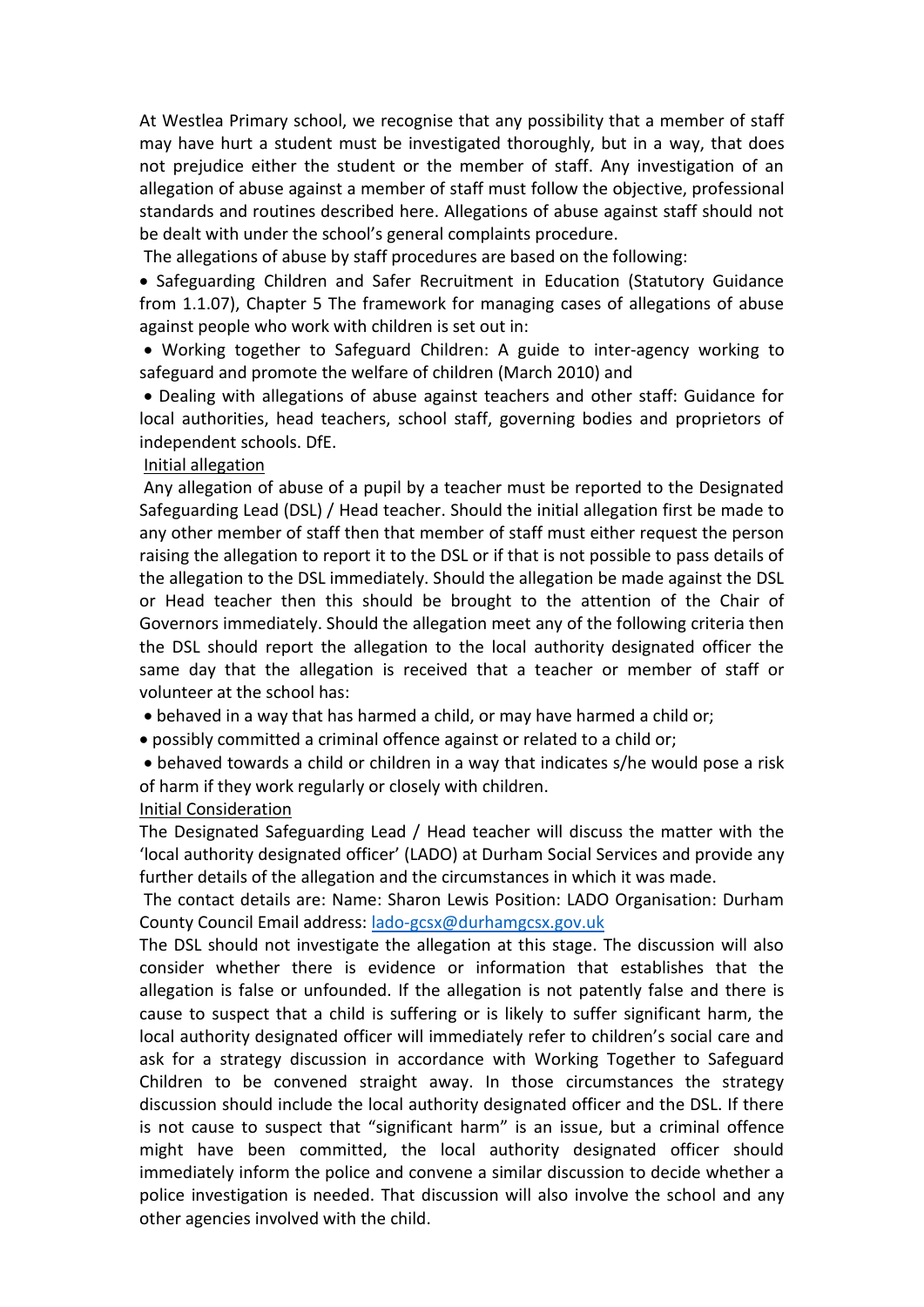# Action following initial consideration

Where the initial consideration decides that the allegation does not involve a possible criminal offence it will be for the DSL to deal with it in consultation with School Governors. In such cases, if the nature of the allegation does not require formal disciplinary action appropriate action should be instituted within three working days. If a disciplinary hearing is required and can be held without further investigation, the hearing should be held within 15 working days. Where further investigation is required to inform consideration of disciplinary action the DSL and the School Governors should discuss who will undertake that. The investigating officer should aim to provide a report within 10 working days. The following definitions should be used when determining the outcome of allegation investigations-

a. Substantiated: there is sufficient identifiable evidence to prove the allegation;

b. False: there is sufficient evidence to disprove the allegation;

c. Malicious: there is clear evidence to prove there has been a deliberate act to deceive and the allegation is entirely false;

d. Unfounded: there is no evidence or proper basis which supports the allegation being made.

It might also indicate that the person making the allegation misinterpreted the incident or was mistaken about what they saw. Alternatively, they may not have been aware of all the circumstances;

e Unsubstantiated: this is not the same as a false allegation. It means that there is insufficient evidence to prove or disprove the allegation. The term, therefore, does not imply guilt or innocence.

On receipt of the report of the disciplinary investigation, the DSL and the School Governors should decide whether a disciplinary hearing is needed within two working days. If a hearing is needed it should be held within 15 working days. In any case, in which children's social care has undertaken enquiries to determine whether the child or children are in need of protection, the School Governors and Chair of Governors should take account of any relevant information obtained in the course of those enquiries when considering disciplinary action. The local authority designated officer should continue to liaise with the school to monitor progress of the case and provide advice or support when required or requested.

Case subject to police investigation

If the police and/or Crown Prosecution Service decide not to charge the individual with an offence, or decide to administer a caution, or the person is acquitted by a Court, the police should wherever possible aim to pass all information they have which may be relevant to a disciplinary case to the Head teacher within three working days of the decision. In those circumstances the Head teacher and the local authority designated officer should proceed as described above. In any case in which children's social care has undertaken enquiries to determine whether the child or children are in need of protection, any information obtained in the course of those enquiries which is relevant to a disciplinary case should also be passed to the school and the Principal should request this information.

# Supporting those involved

Employers have a duty of care to their employees. They should act to manage and minimise the stress inherent in the allegations process. Support for the individual is key to fulfilling this duty. Individuals should be informed of concerns or allegations as soon as possible and given an explanation of the likely course of action, unless there is an objection by the children's social care services or the police. The person who is the subject of the allegation should be kept informed of the progress of the case and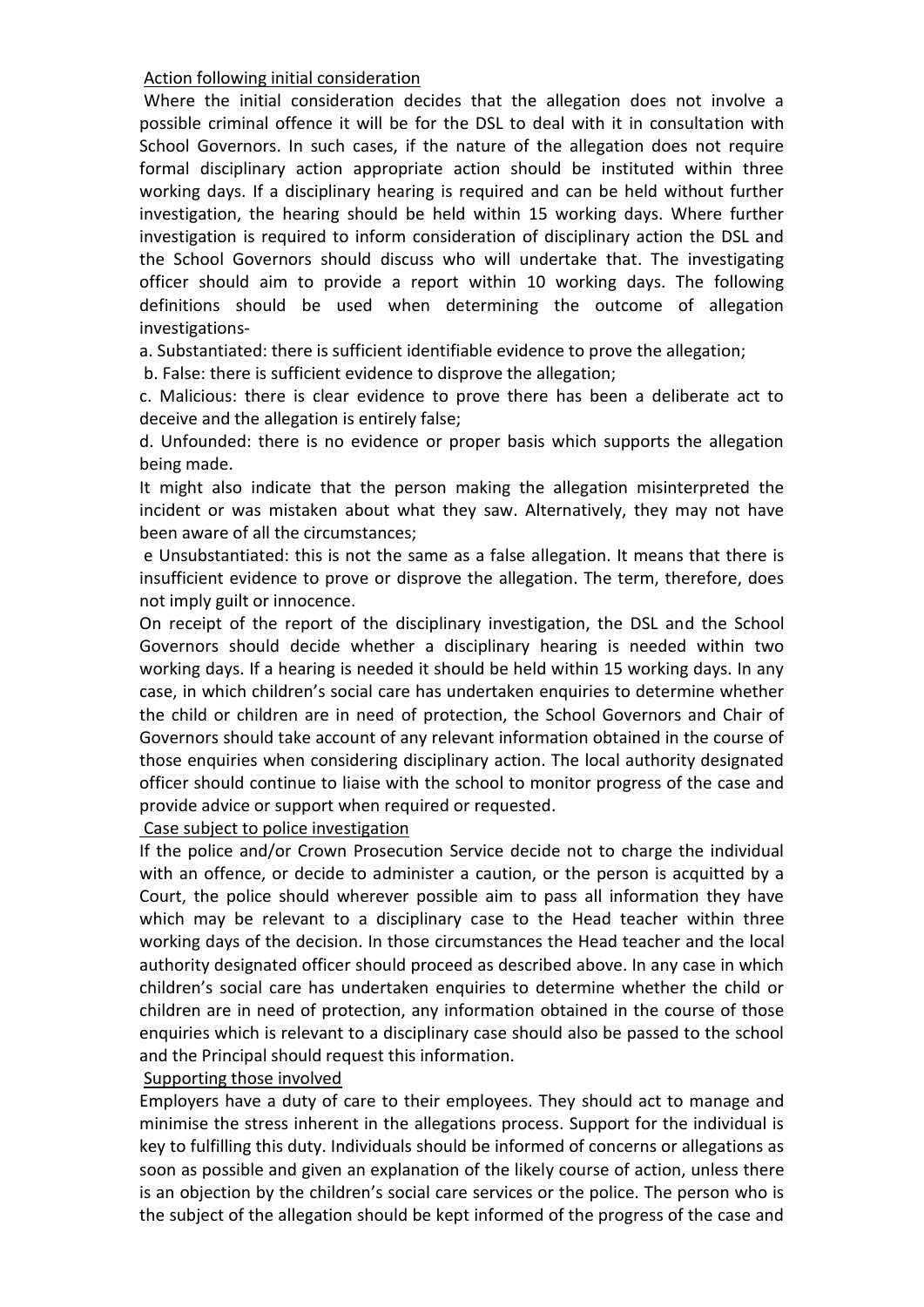consideration should be given to what other support is appropriate for the individual. Particular care needs to be taken when employees are suspended to ensure that they are kept informed of both the progress of their case and current work-related issues. Social contact with colleagues and friends should not be prevented unless there is evidence to suggest that such contact is likely to be prejudicial to the gathering and presentation of evidence. Parents or carers of a child or children involved should be told about the allegation as soon as possible if they do not already know of it. However, where a strategy discussion is required, or police or children's social care services need to be involved, the case manager should not do so until those agencies have been consulted and have agreed what information can be disclosed to the parents or carers. Parent or carers should also be kept informed about the progress of the case, and told the outcome where there is not a criminal prosecution, including the outcome of any disciplinary process. The deliberations of a disciplinary hearing, and the information taken into account in reaching a decision, cannot normally be disclosed, but the parents or carers of the child should be told the outcome in confidence. Parents and carers should also be made aware of the prohibition on reporting or publishing allegations about teachers in section 141F of the Education Act 2002. If parents or carers wish to apply to the court to have reporting restrictions removed, they should be told to seek legal advice. In cases where a child may have suffered significant harm, or there may be a criminal prosecution, children's social care services, or the police as appropriate, should consider what support the child or children involved may need.

#### Resignations and 'settlement agreements'

If the accused person resigns, or ceases to provide their services, this should not prevent an allegation being followed up in accordance with this guidance. It is important that every effort is made to reach a conclusion in all cases of allegations bearing on the safety or welfare of children, including any in which the person concerned refuses to cooperate with the process. Wherever possible the accused should be given a full opportunity to answer the allegation and make representations about it. But the process of recording the allegation and any supporting evidence, and reaching a judgement about whether it can be substantiated on the basis of all the information available, should continue even if that cannot be done or the accused does not cooperate. It may be difficult to reach a conclusion in those circumstances, and it may not be possible to apply any disciplinary sanctions if a person's period of notice expires before the process is complete, but it is important to reach and record a conclusion wherever possible. Socalled 'settlement agreements', by which a person agrees to resign if the employer agrees not to pursue disciplinary action, and both parties agree a form of words to be used in any future reference, should not be used in these cases. Such an agreement will not prevent a thorough police investigation where that is appropriate. Nor can it override the statutory duty to make a referral to the Disclosure and Barring Service where circumstances require that. Record keeping Details of allegations that are found to have been malicious should be removed from personnel records. However, for all other allegations, it is important that a clear and comprehensive summary of the allegation, details of how the allegation was followed up and resolved, and a note of any action taken and decisions reached, is kept on the confidential personnel file of the accused, and a copy provided to the person concerned. The purpose of the record is to enable accurate information to be given in response to any future request for a reference, where appropriate. It will provide clarification in cases where future DBS Disclosures reveal information from the police about an allegation that did not result in a criminal conviction and it will